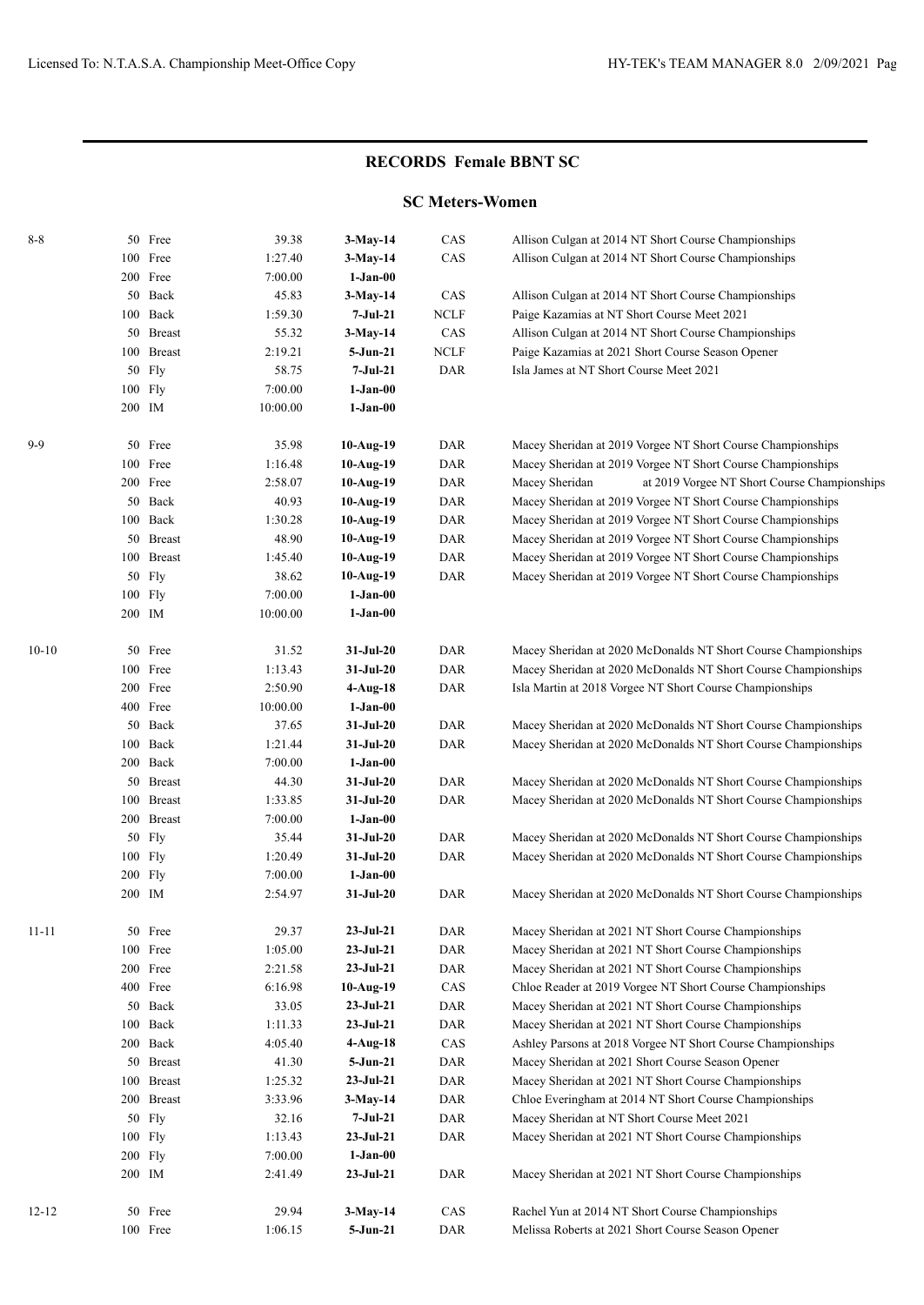## **RECORDS Female BBNT SC**

| $12 - 12$ |        | 200 Free   | 2:23.96  | 7-Jul-21        | DAR         | Melissa Roberts at NT Short Course Meet 2021                         |
|-----------|--------|------------|----------|-----------------|-------------|----------------------------------------------------------------------|
|           |        | 400 Free   | 4:58.91  | 5-Jun-21        | <b>DAR</b>  | Melissa Roberts at 2021 Short Course Season Opener                   |
|           |        | 800 Free   | 10:48.07 | 7-Jul-21        | <b>DAR</b>  | Melissa Roberts at NT Short Course Meet 2021                         |
|           |        | 1500 Free  | 23:31.45 | $4-Aug-18$      | PALM        | Abigail Edwards at 2018 Vorgee NT Short Course Championships         |
|           |        | 50 Back    | 34.76    | $4-Aug-18$      | CAS         | Keysha Bui-Oatway at 2018 Vorgee NT Short Course Championships       |
|           |        | 100 Back   | 1:14.73  | $7-Jul-21$      | <b>DAR</b>  | Melissa Roberts at NT Short Course Meet 2021                         |
|           |        | 200 Back   | 2:39.19  | 5-Jun-21        | <b>DAR</b>  | Melissa Roberts at 2021 Short Course Season Opener                   |
|           |        | 50 Breast  | 38.00    | $23-Jul-21$     | <b>ALCE</b> | JJ Siah at 2021 NT Short Course Championships                        |
|           |        | 100 Breast | 1:25.82  | $23-Jul-21$     | ALCE        | JJ Siah at 2021 NT Short Course Championships                        |
|           |        | 200 Breast | 3:08.95  | 7-Jul-21        | <b>DAR</b>  | Skyler Walo at NT Short Course Meet 2021                             |
|           |        | 50 Fly     | 32.08    | $4-Aug-18$      | CAS         | Keysha Bui-Oatway at 2018 Vorgee NT Short Course Championships       |
|           |        | 100 Fly    | 1:14.67  | $31-Ju$ l- $20$ | <b>DAR</b>  | Izabella Demasi-Chapman at 2020 McDonalds NT Short Course Championsh |
|           |        | 200 Fly    | 7:00.00  | $1-Jan-00$      |             |                                                                      |
|           |        | 200 IM     | 2:46.60  | 7-Jul-21        | <b>DAR</b>  | Melissa Roberts at NT Short Course Meet 2021                         |
|           | 400 IM |            | 10:00.00 | $1-Jan-00$      |             |                                                                      |
|           |        |            |          |                 |             |                                                                      |
| $13 - 13$ |        | 50 Free    | 27.73    | 22-Sep-17       | NT          | Jemma Jones at 2017 State Teams Championships                        |
|           |        | 100 Free   | 1:00.82  | 22-Sep-17       | NT          | Jemma Jones at 2017 State Teams Championships                        |
|           |        | 200 Free   | 2:14.33  | 22-Sep-17       | NT          | Jemma Jones at 2017 State Teams Championships                        |
|           |        | 400 Free   | 5:05.44  | 5-Jun-21        | CAS         | Chloe Reader at 2021 Short Course Season Opener                      |
|           |        | 800 Free   | 10:26.59 | $31-Jul-20$     | <b>NCLF</b> | Hayley Messenger at 2020 McDonalds NT Short Course Championships     |
|           |        | 1500 Free  | 19:54.66 | $31-Jul-20$     | <b>NCLF</b> | Hayley Messenger at 2020 McDonalds NT Short Course Championships     |
|           |        | 50 Back    | 32.12    | 22-Sep-17       | NT          | Jemma Jones at 2017 State Teams Championships                        |
|           |        | 100 Back   | 1:07.31  | 22-Sep-17       | NT          | Jemma Jones at 2017 State Teams Championships                        |
|           |        | 200 Back   | 2:26.30  | 22-Sep-17       | NT          | Jemma Jones at 2017 State Teams Championships                        |
|           |        | 50 Breast  | 37.11    | $23-Jul-21$     | CAS         | Chloe Reader at 2021 NT Short Course Championships                   |
|           |        | 100 Breast | 1:23.56  | $23-Jul-21$     | CAS         | Chloe Reader at 2021 NT Short Course Championships                   |
|           |        | 200 Breast | 3:00.79  | 7-Jul-21        | CAS         | Chloe Reader at NT Short Course Meet 2021                            |
|           |        | 50 Fly     | 30.75    | 7-Jul-21        | <b>DAR</b>  | Izabella Demasi-Chapman at NT Short Course Meet 2021                 |
|           |        | 100 Fly    | 1:12.05  | $23-Jul-21$     | <b>DAR</b>  | Izabella Demasi-Chapman at 2021 NT Short Course Championships        |
|           |        | $200$ Fly  | 2:47.16  | $23-Jul-21$     | <b>DAR</b>  | Izabella Demasi-Chapman at 2021 NT Short Course Championships        |
|           |        | 200 IM     | 2:33.02  | 22-Sep-17       | NT          | Jemma Jones at 2017 State Teams Championships                        |
|           | 400 IM |            | 5:42.24  | $23-Jul-21$     | CAS         | Chloe Reader at 2021 NT Short Course Championships                   |
| 14-14     |        | 50 Free    | 27.25    | $23-Sep-16$     | NT          | Bella Tinning at 2016 State Teams Short Course                       |
|           |        | 100 Free   | 1:00.89  | $3-May-14$      | CAS         | Jacqui Culgan at 2014 NT Short Course Championships                  |
|           |        | 200 Free   | 2:14.99  | 3-May-14        | CAS         | Jacqui Culgan at 2014 NT Short Course Championships                  |
|           |        | 400 Free   | 4:44.22  | $3-May-14$      | CAS         | Jacqui Culgan at 2014 NT Short Course Championships                  |
|           |        | 800 Free   | 10:04.76 | $23-Ju1-21$     | DAR         | Hayley Messenger at 2021 NT Short Course Championships               |
|           |        | 1500 Free  | 19:33.58 | $23-Ju1-21$     | DAR         | Hayley Messenger at 2021 NT Short Course Championships               |
|           |        | 50 Back    | 31.99    | 25-Sep-15       | $_{\rm NT}$ | Rachel Yun at 2015 State Teams Short Course                          |
|           |        | 100 Back   | 1:10.53  | 25-Sep-15       | $_{\rm NT}$ | Rachel Yun at 2015 State Teams Short Course                          |
|           |        | 200 Back   | 2:40.32  | $23-Ju1-21$     | DAR         | Hayley Messenger at 2021 NT Short Course Championships               |
|           |        | 50 Breast  | 37.09    | $4-Aug-18$      | CAS         | Rosanna Materazzo at 2018 Vorgee NT Short Course Championships       |
|           |        | 100 Breast | 1:16.83  | 4-Aug-18        | DAR         | Tamsyn Walo at 2018 Vorgee NT Short Course Championships             |
|           |        | 200 Breast | 3:03.80  | 31-Jul-20       | ALCE        | Lilly Bloomer at 2020 McDonalds NT Short Course Championships        |
|           |        | 50 Fly     | 30.92    | 22-Sep-17       | NT          | Jenti White at 2017 State Teams Championships                        |
|           |        | 100 Fly    | 1:08.63  | $3-May-14$      | DAR         | Lauren McSkimming at 2014 NT Short Course Championships              |
|           |        | 200 Fly    | 2:36.14  | $3-May-14$      | DAR         | Lauren McSkimming at 2014 NT Short Course Championships              |
|           |        | 200 IM     | 2:33.07  | $4-Aug-18$      | CAS         | Rosanna Materazzo at 2018 Vorgee NT Short Course Championships       |
|           |        | 400 IM     | 5:13.53  | 4-Aug-18        | CAS         | Rosanna Materazzo at 2018 Vorgee NT Short Course Championships       |
| $15 - 15$ |        | 50 Free    | 26.79    | $22-Sep-17$     | NT          | Bella Tinning at 2017 State Teams Championships                      |
|           |        | 100 Free   | 1:00.20  | 10-Aug-19       | DAR         | Sienna Walo at 2019 Vorgee NT Short Course Championships             |
|           |        | 200 Free   | 2:07.66  | $25-Sep-15$     | $\rm{NT}$   | Jacqui Culgan at 2015 State Teams Short Course                       |
|           |        | 400 Free   | 4:30.91  | 25-Sep-15       | $\rm{NT}$   | Jacqui Culgan at 2015 State Teams Short Course                       |
|           |        |            |          |                 |             |                                                                      |